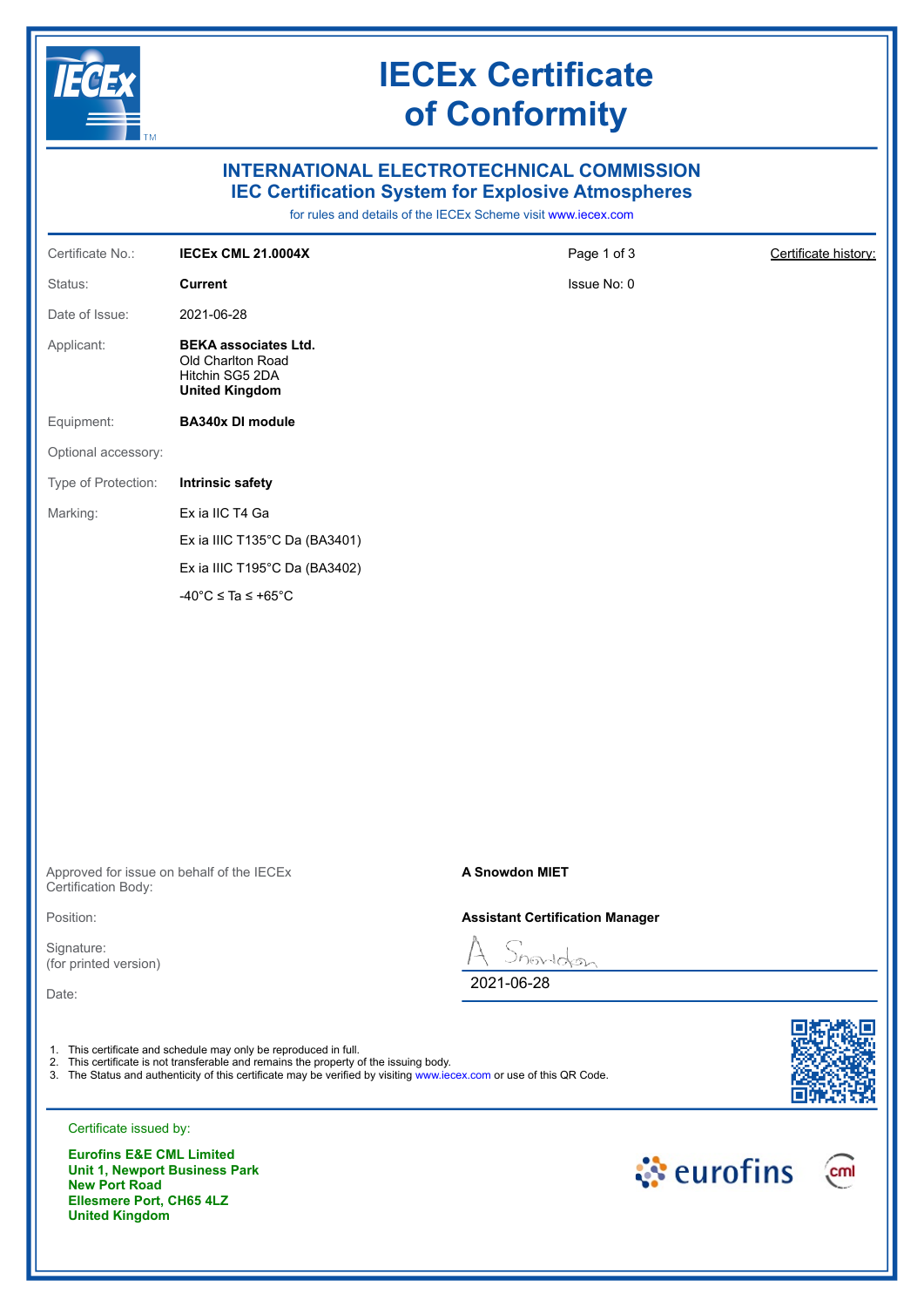|                                                                                                                                                                                                                                                                                                                                                                                                                                                                                                          |                                                                                              | <b>IECEx Certificate</b><br>of Conformity |  |  |
|----------------------------------------------------------------------------------------------------------------------------------------------------------------------------------------------------------------------------------------------------------------------------------------------------------------------------------------------------------------------------------------------------------------------------------------------------------------------------------------------------------|----------------------------------------------------------------------------------------------|-------------------------------------------|--|--|
| Certificate No.:                                                                                                                                                                                                                                                                                                                                                                                                                                                                                         | <b>IECEX CML 21.0004X</b>                                                                    | Page 2 of 3                               |  |  |
| Date of issue:                                                                                                                                                                                                                                                                                                                                                                                                                                                                                           | 2021-06-28                                                                                   | Issue No: 0                               |  |  |
| Manufacturer:                                                                                                                                                                                                                                                                                                                                                                                                                                                                                            | <b>BEKA associates Ltd.</b><br>Old Charlton Road<br>Hitchin SG5 2DA<br><b>United Kingdom</b> |                                           |  |  |
| Additional<br>manufacturing<br>locations:                                                                                                                                                                                                                                                                                                                                                                                                                                                                |                                                                                              |                                           |  |  |
| This certificate is issued as verification that a sample(s), representative of production, was assessed and tested and found to comply with the<br>IEC Standard list below and that the manufacturer's quality system, relating to the Ex products covered by this certificate, was assessed and<br>found to comply with the IECEx Quality system requirements. This certificate is granted subject to the conditions as set out in IECEx Scheme<br>Rules, IECEx 02 and Operational Documents as amended |                                                                                              |                                           |  |  |

#### **STANDARDS** :

The equipment and any acceptable variations to it specified in the schedule of this certificate and the identified documents, was found to comply with the following standards

| IEC 60079-0:2017 | Explosive atmospheres - Part 0: Equipment - General requirements |  |  |
|------------------|------------------------------------------------------------------|--|--|
| Edition: 7.0     |                                                                  |  |  |

**IEC 60079-11:2011** Explosive atmospheres - Part 11: Equipment protection by intrinsic safety "i" Edition:6.0

> This Certificate **does not** indicate compliance with safety and performance requirements other than those expressly included in the Standards listed above.

#### **TEST & ASSESSMENT REPORTS:**

A sample(s) of the equipment listed has successfully met the examination and test requirements as recorded in:

Test Report:

[GB/CML/ExTR21.0006/00](https://www.iecex-certs.com/deliverables/REPORT/70682/view)

Quality Assessment Report:

[GB/ITS/QAR06.0002/08](https://www.iecex-certs.com/deliverables/REPORT/72203/view)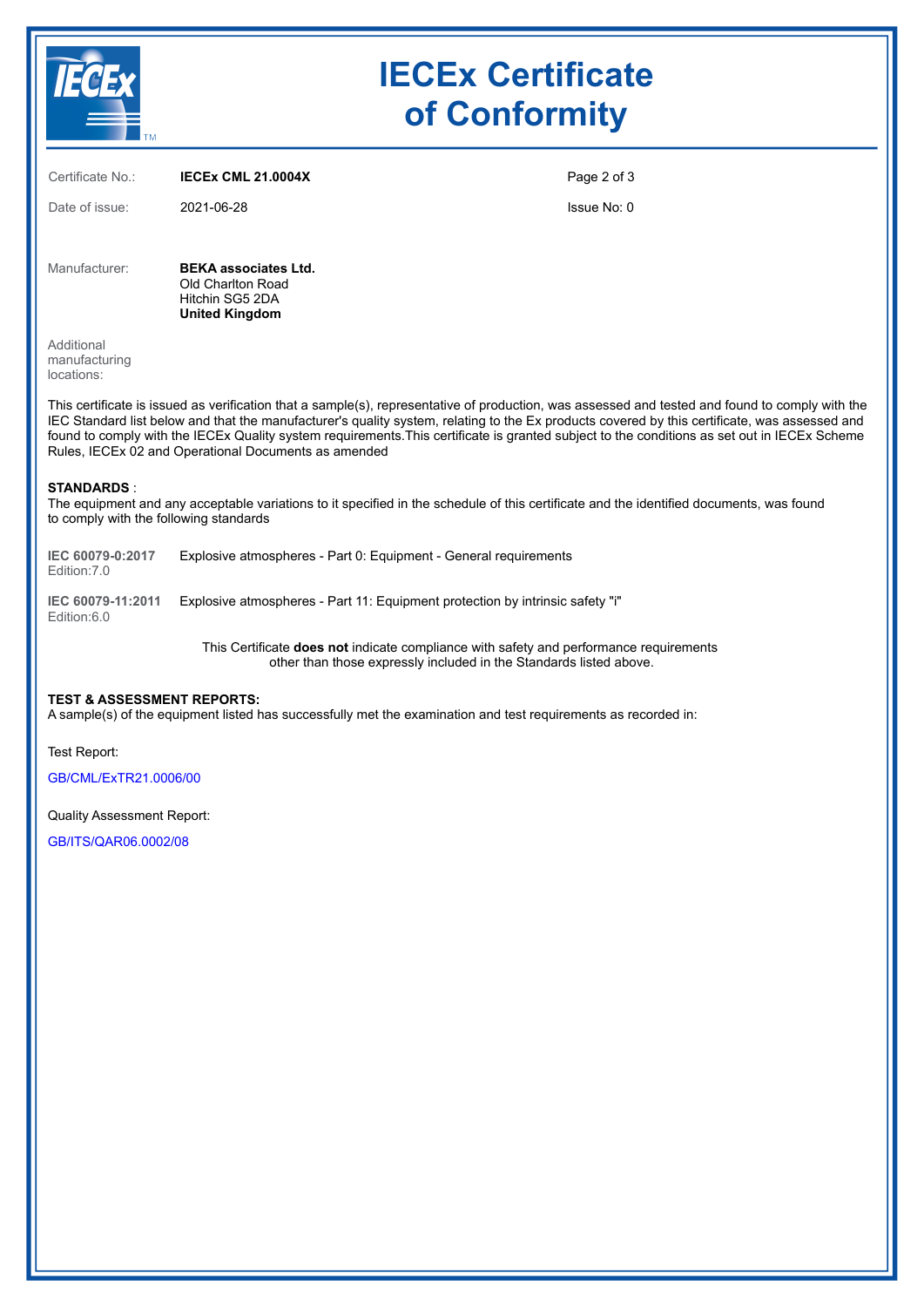

# **IECEx Certificate of Conformity**

Certificate No.: **IECEx CML 21.0004X**

Date of issue: 2021-06-28

Page 3 of 3

Issue No: 0

#### **EQUIPMENT:**

Equipment and systems covered by this Certificate are as follows:

The BA340x DI Module is an intrinsically safe module intended for use with the Pageant system. The module comprises circuit boards mounted within a non-metallic enclosure with a single card edge connector for plugging into separately certified equipment (e.g. the Pageant Display unit).

**See Annex for full description and conditions of manufacture.**

**SPECIFIC CONDITIONS OF USE: YES as shown below:**

See Annex for Specific Conditions of Use.

**Annex:**

[IECEx CML 21.0004X Annex Iss 0.pdf](https://www.iecex-certs.com/deliverables/CERT/51989/view)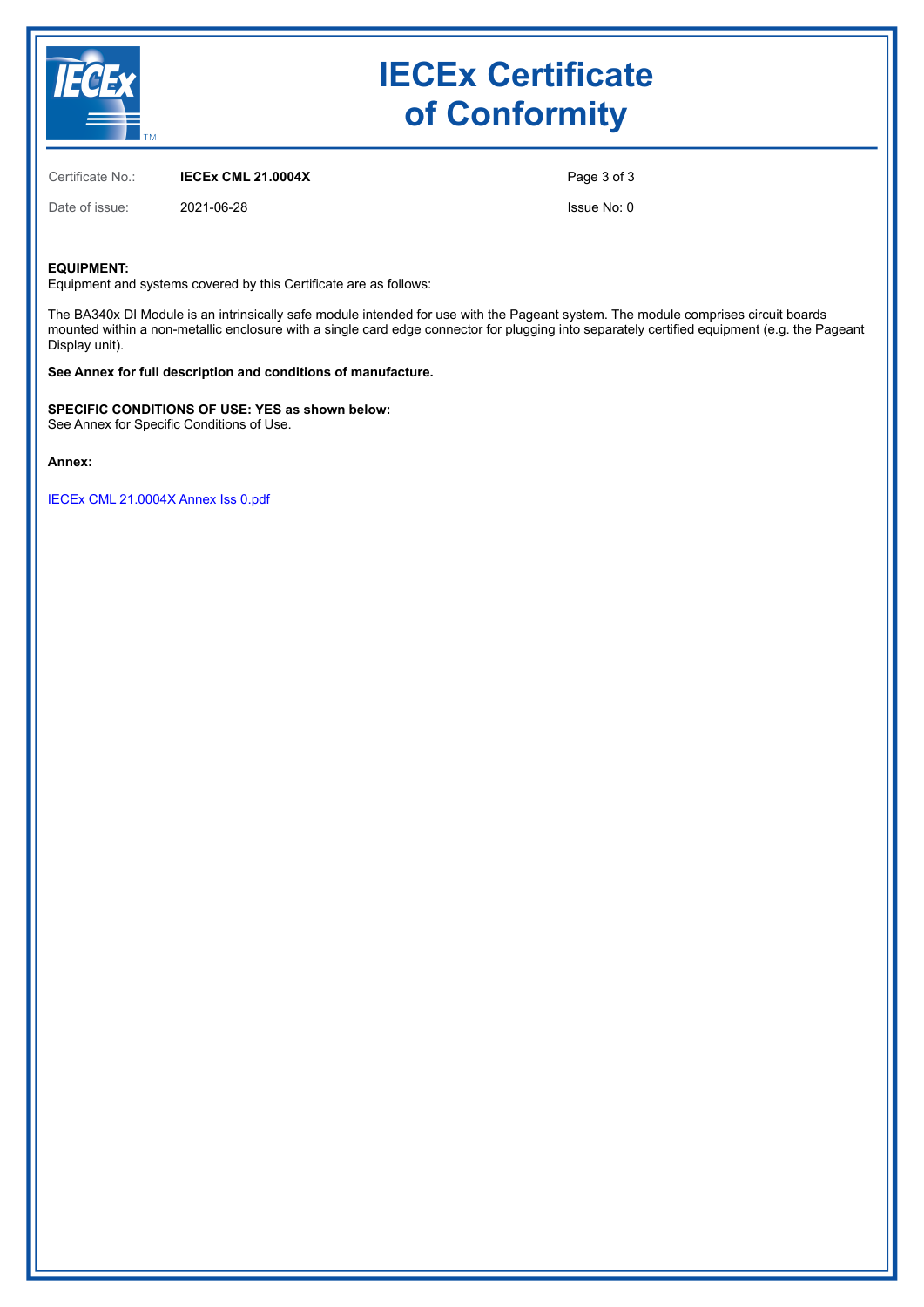



Annexe to: **IECEX CML 21.0004X, Issue 0 Applicant:** BEKA associates Ltd. **Apparatus:** BA340x DI module

### **Description**

The BA340x DI Module is an intrinsically safe module intended for use with the Pageant system. The module comprises circuit boards mounted within a non-metallic enclosure with a single card edge connector for plugging into separately certified equipment (e.g. the Pageant Display unit).

The equipment also carries terminal blocks for the connection to external digital inputs.

The following model types are available:

| Model number | Description                    |  |  |  |  |
|--------------|--------------------------------|--|--|--|--|
| BA3401       | Standard switch inputs         |  |  |  |  |
| BA3402       | NAMUR compatible switch inputs |  |  |  |  |

Intrinsic safety is achieved by limiting energy storage and discharge, and by connecting to other equipment via intrinsically safe interface devices. The equipment has the following parameters:

| <b>Barrier</b><br>Power in<br>PL <sub>3</sub><br><b>Terminals</b><br>$1 - 4$ | 3V3 supply and<br>data<br><b>PL3 Terminals</b><br>$21 - 40$ | <b>BA3401 Digital Inputs</b><br>TB1 – TB8<br>(values are for each<br>input) |      | <b>BA3402 Digital Inputs</b><br>$TB1 - TB8$<br>(values are for each input) |                |             |        |
|------------------------------------------------------------------------------|-------------------------------------------------------------|-----------------------------------------------------------------------------|------|----------------------------------------------------------------------------|----------------|-------------|--------|
| $Ui = 12.4V$                                                                 | $Ui = 4.1V$                                                 | $Ui = 0$                                                                    |      | $Ui = 0$                                                                   |                |             |        |
| $i = 2.68A$                                                                  |                                                             |                                                                             |      |                                                                            |                |             |        |
| $Pi = 5.44W$                                                                 |                                                             |                                                                             |      |                                                                            |                |             |        |
|                                                                              | $U0 = 0$                                                    | $U_0 = 4.94V$                                                               |      | $U_0 = 8.8V$                                                               |                |             |        |
|                                                                              | $I = 0$                                                     | $I = 0$                                                                     |      | $Io = 7.4mA$                                                               |                |             |        |
|                                                                              | $Po = 0$                                                    | $Po = 0$                                                                    |      | $Po = 16mW$                                                                |                |             |        |
| $Ci = 0$                                                                     | $Ci = 0$                                                    | $Ci = 1.1nF$                                                                |      | $Ci = 1.1nF$                                                               |                |             |        |
| $Li = 0$                                                                     | $Li = 0$                                                    | $Li = 4\mu H$                                                               |      | $Li = 4\mu H$                                                              |                |             |        |
|                                                                              |                                                             |                                                                             |      | $Co =$                                                                     | See<br>Note 1  | $Co =$      | $Lo =$ |
|                                                                              |                                                             |                                                                             | IIA  | 1000µF                                                                     | 11A            | 730µF       | 4.4H   |
|                                                                              |                                                             |                                                                             | IIB. | 1000µF                                                                     | IIВ            | 46µF        | 2.2H   |
|                                                                              |                                                             |                                                                             | ШC   | $100\mu F$                                                                 | IIC            | $5.5 \mu F$ | 556mH  |
|                                                                              |                                                             |                                                                             | Ш    | 1000µF                                                                     | $\mathbf{III}$ | 46µF        | 2.2H   |

Unit 1, Newport Business Park New Port Road Ellesmere Port CH65 4LZ

T +44 (0) 151 559 1160 E info@cmlex.com

#### www.cmlex.com

Company Reg No. 8554022 VAT No. GB163023642